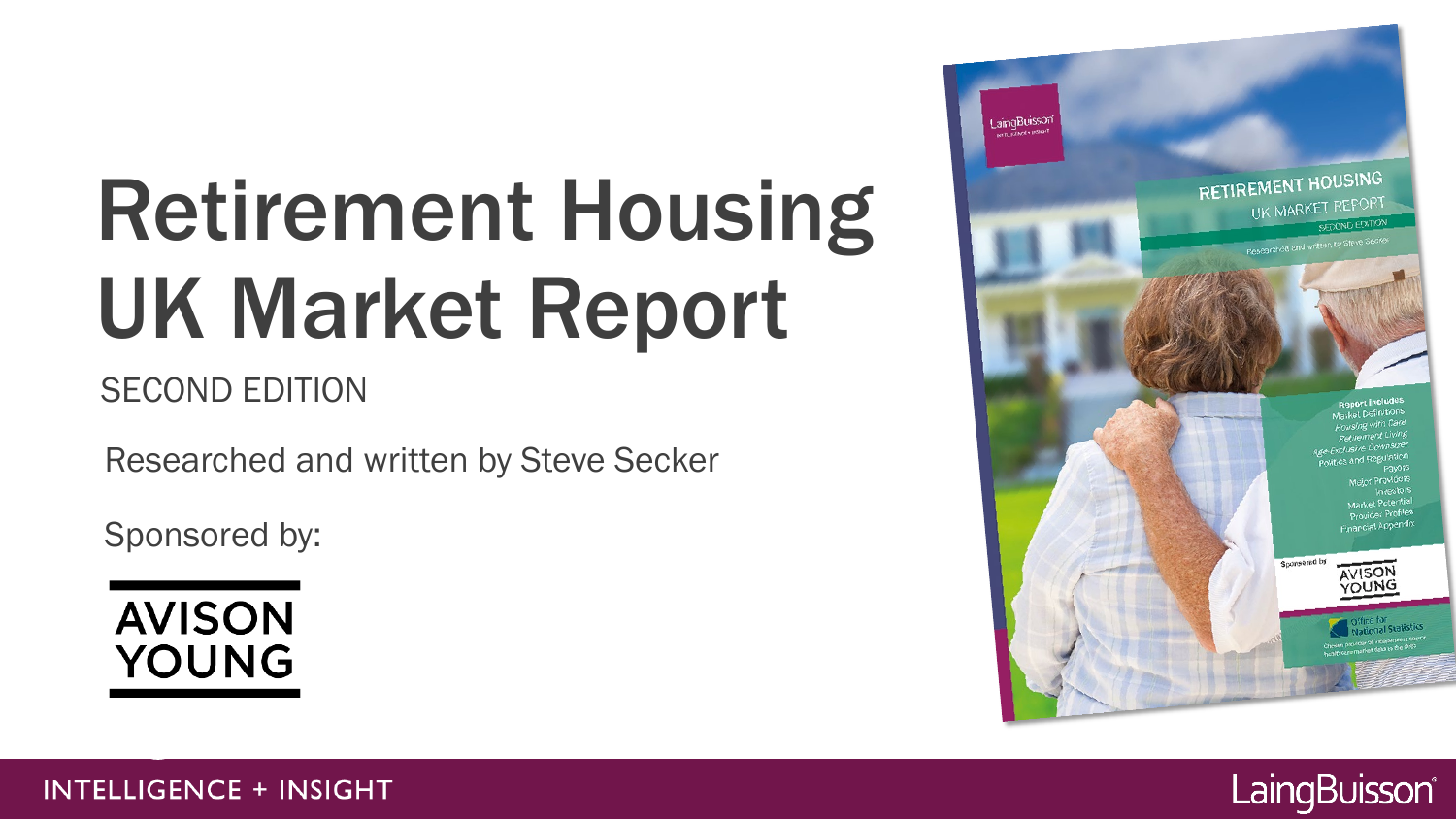## Time of change

- Impacts of Covid
- Economy, Inflation
- Climate change
- Rise of ESG
- Labour shortage
- Data and processing ability helping give better insight

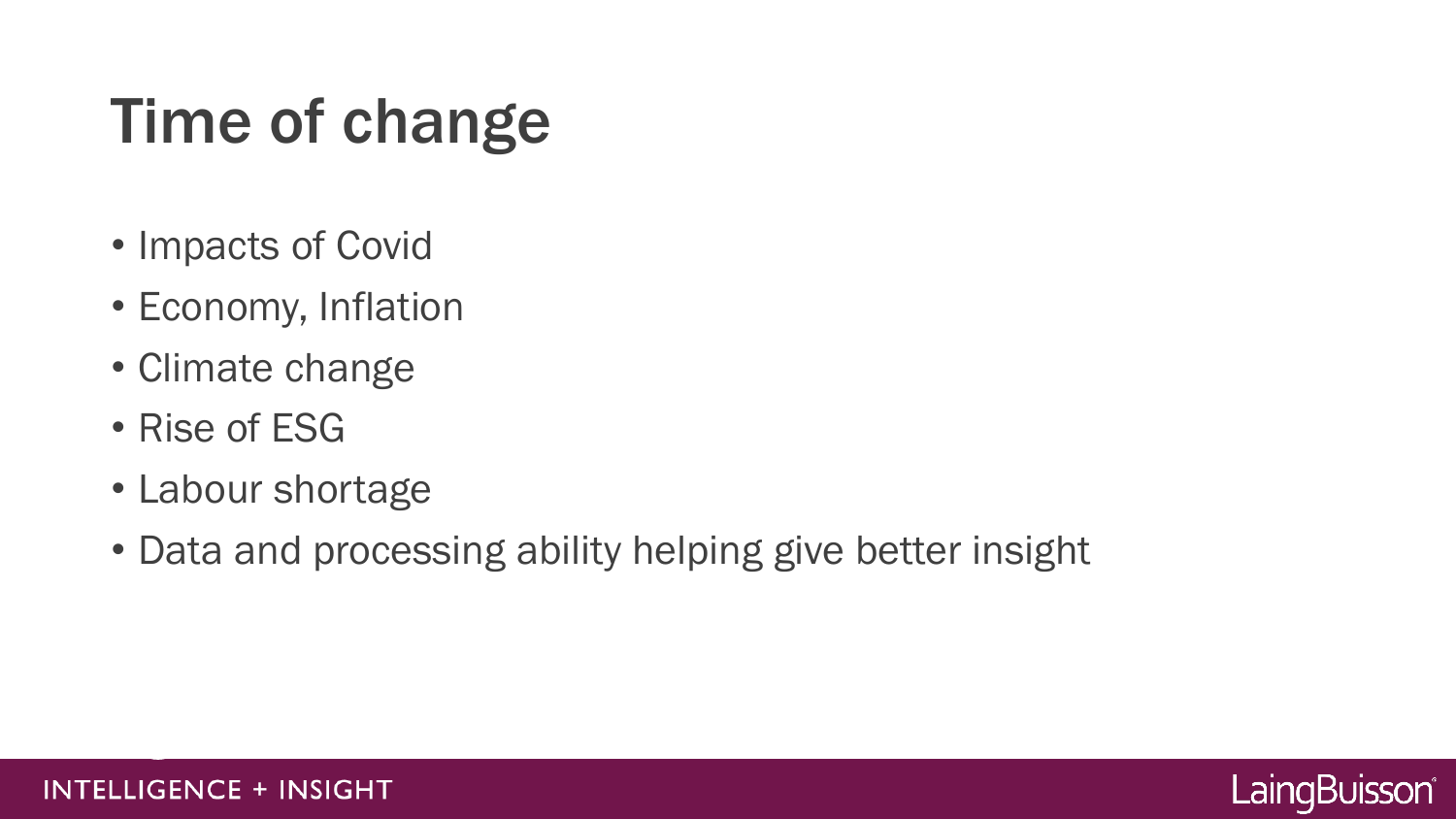## Segment map



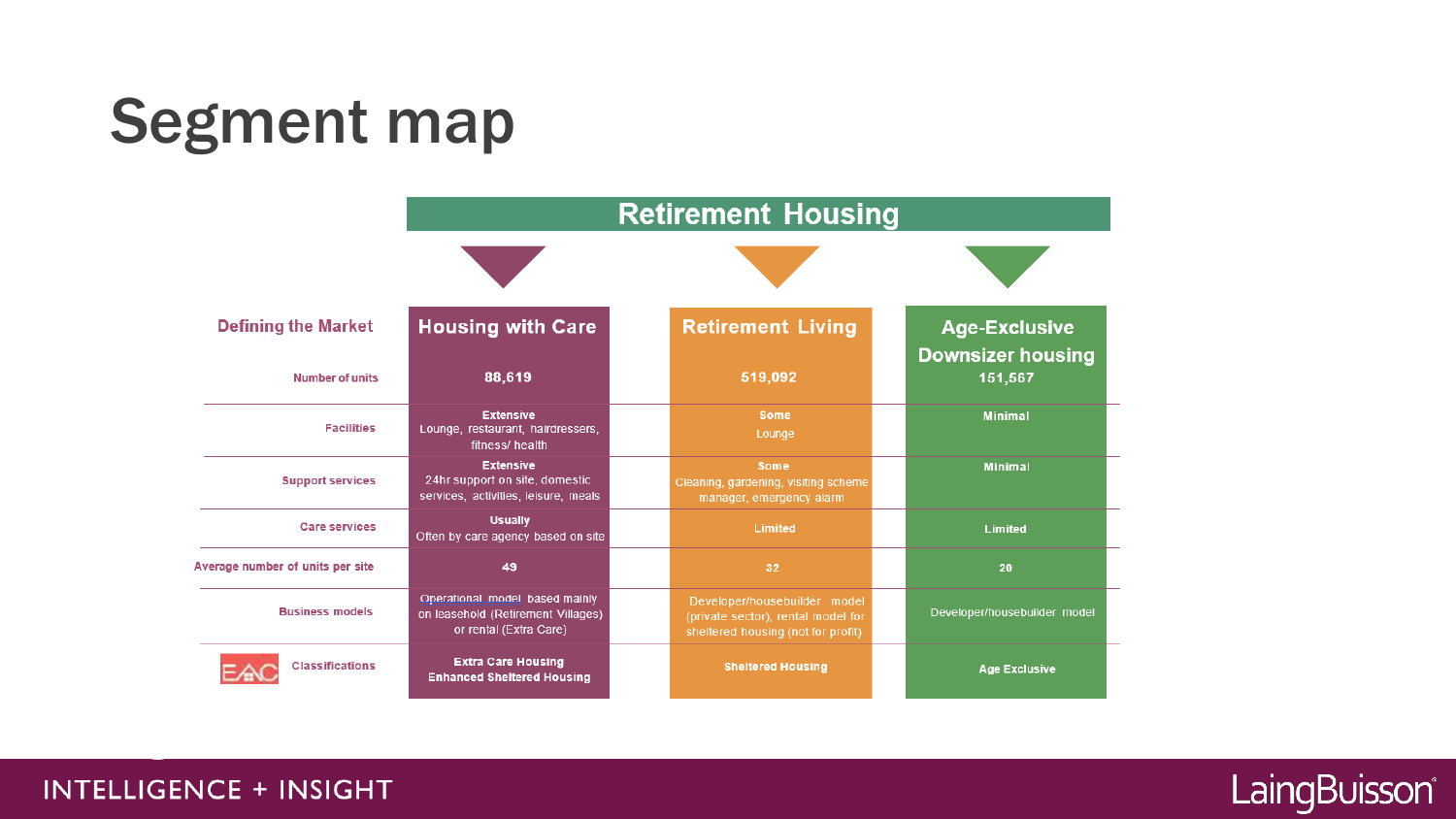### Figure 1.3 New sites, total market, 1960-2021



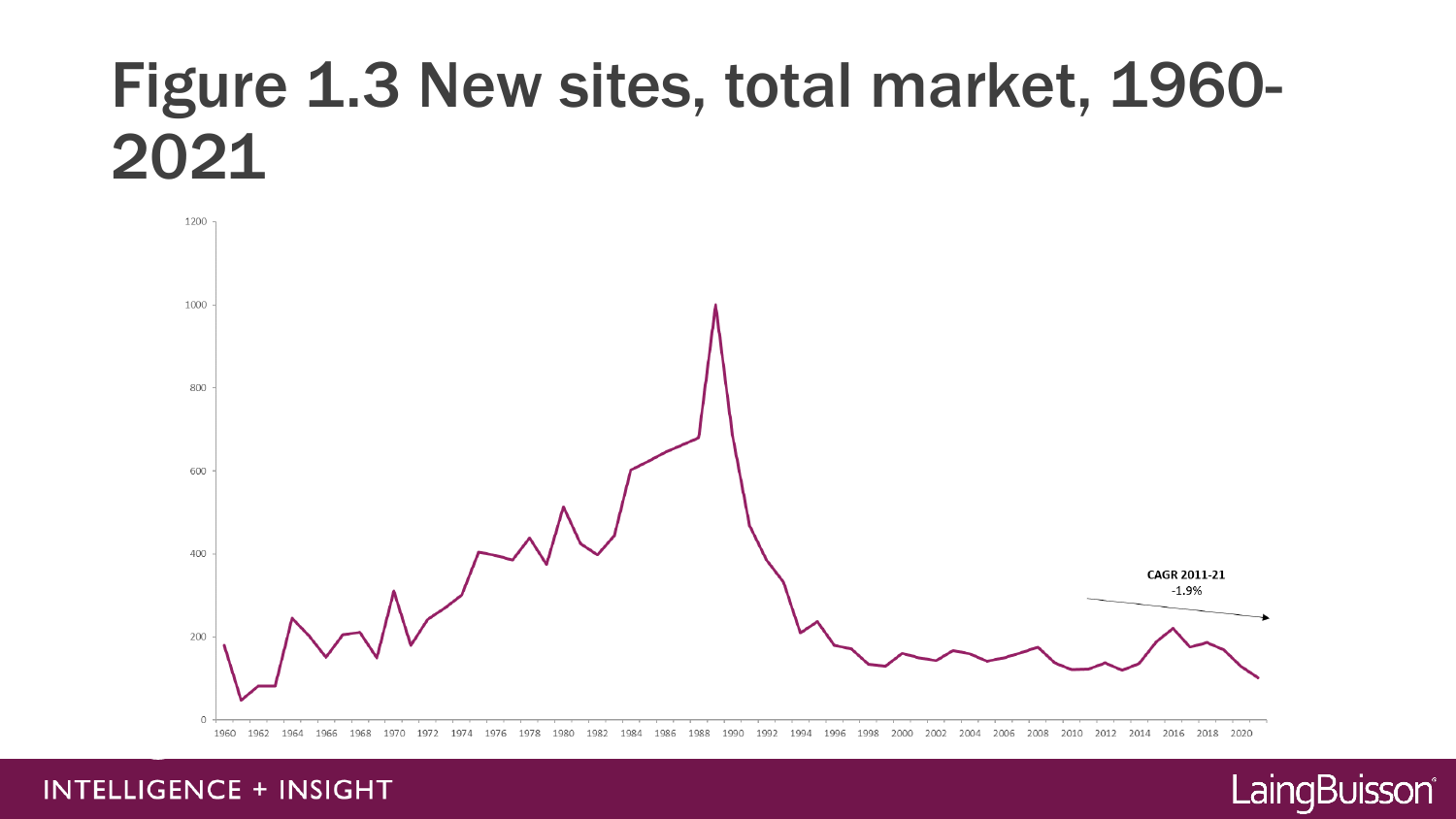### Figure 1.9 Private/social landlord split, 2021



Private/corporate landlord (sale) Social landlord (rent)

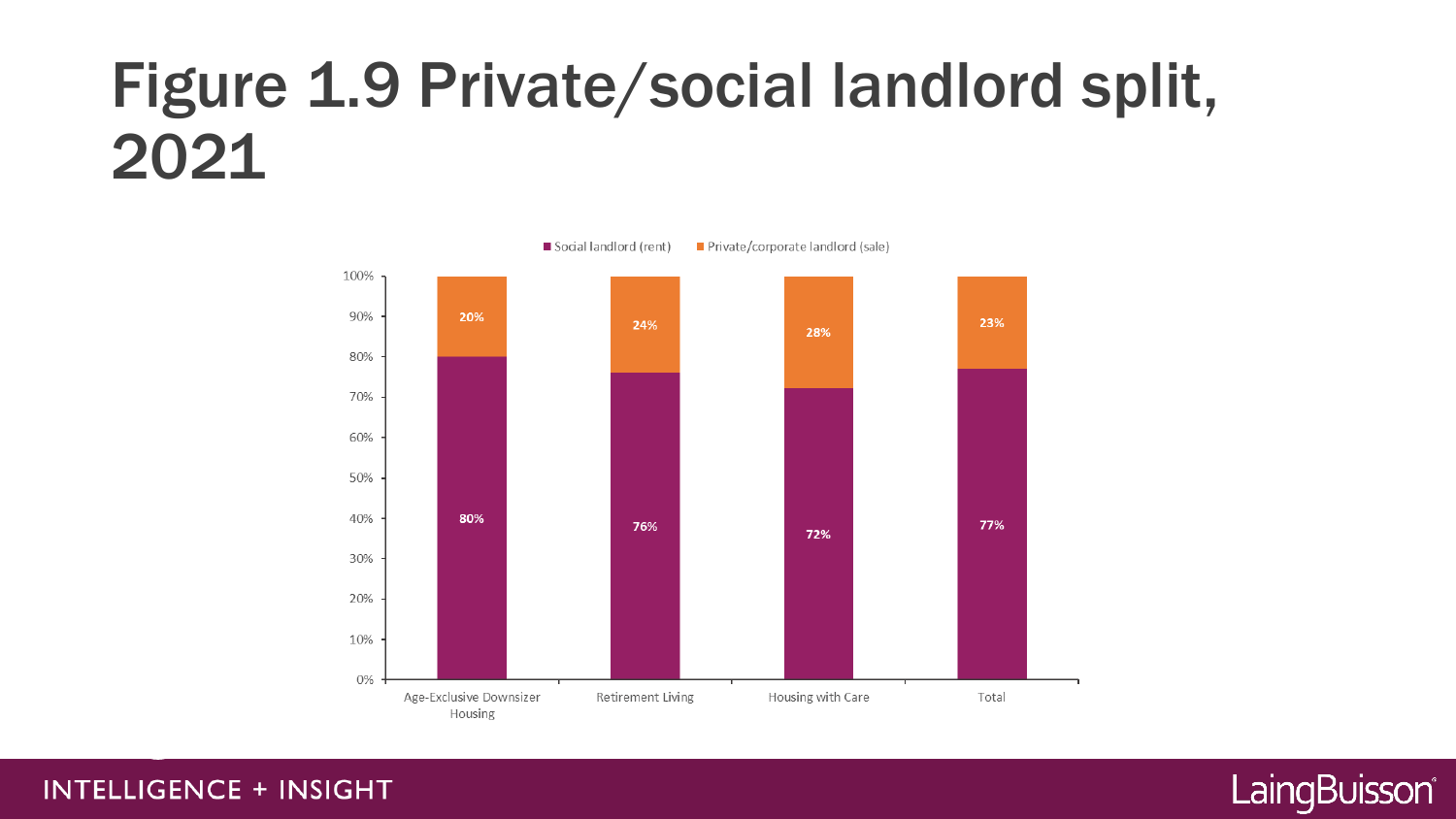### Figure 1.38 Projected household volumes, age of head of household, England, mid-2018 and mid-2043 (000s)



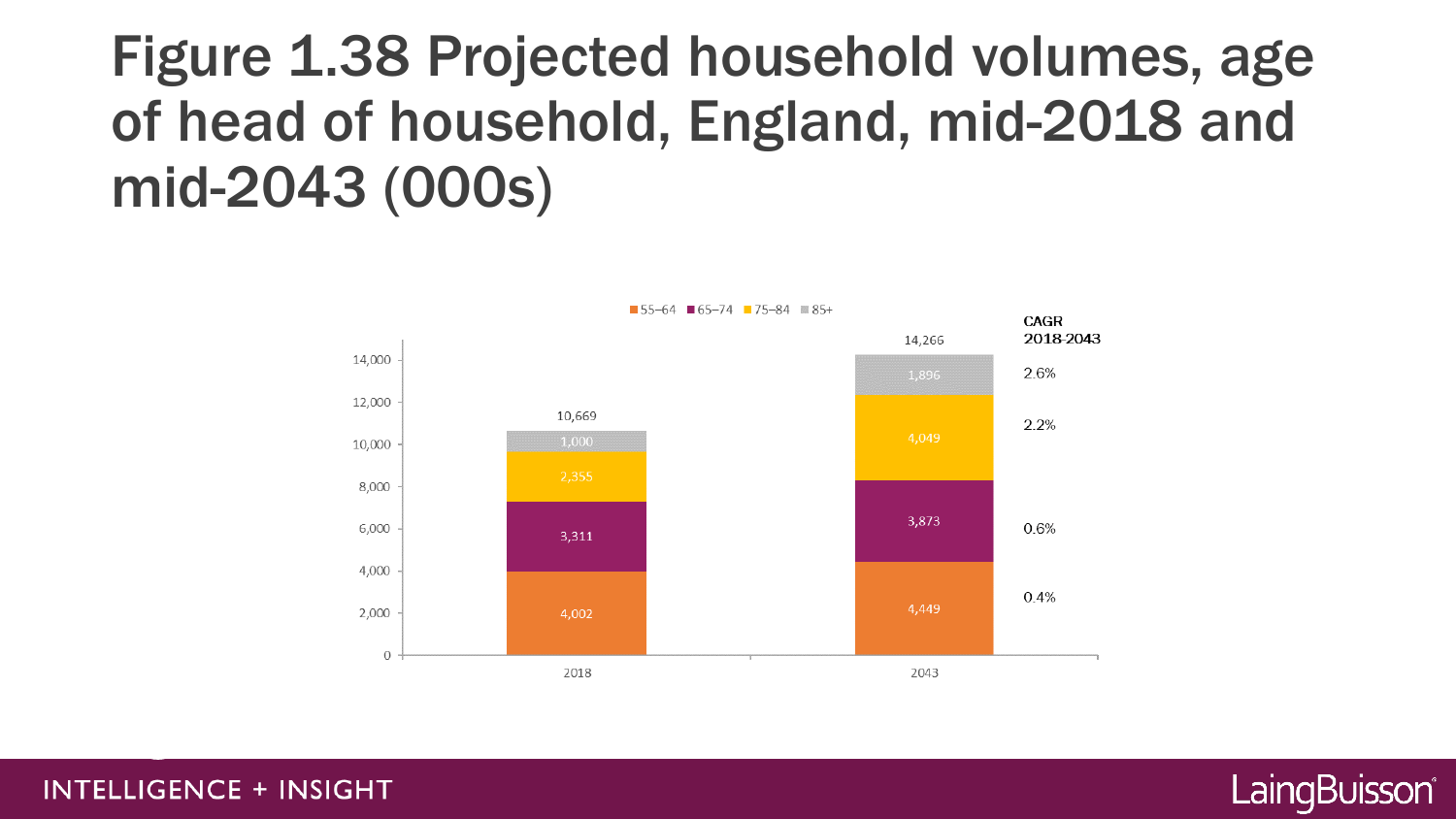### Table 1.6 Household projections by age of head of household, all types, mid-2018 and mid-2043, England (000s)

|              | 2018   | 2043   | <b>Total change</b> | Average annual<br>change 2018-<br>2043 | As percentage of<br>total | <b>Total change</b><br>2018-2043 |
|--------------|--------|--------|---------------------|----------------------------------------|---------------------------|----------------------------------|
| $85+$        | 1,000  | 1,896  | 896                 | 36                                     | 24%                       | 90%                              |
| $75 - 84$    | 2,355  | 4,049  | 1,694               | 68                                     | 45%                       | 72%                              |
| $65 - 74$    | 3,311  | 3,873  | 562                 | 22                                     | 15%                       | 17%                              |
| $55 - 64$    | 4,002  | 4,449  | 446                 | 18                                     | 12%                       | 11%                              |
| $45 - 54$    | 4,747  | 4,718  | $-30$               | $-1$                                   | $-1%$                     | $-1%$                            |
| $35 - 44$    | 3,974  | 4,048  | 74                  | 3                                      | 2%                        | 2%                               |
| $25 - 34$    | 3,082  | 3,194  | 113                 | 5                                      | 3%                        | 4%                               |
| Under 25     | 732    | 727    | $-6$                | $\overline{O}$                         | 0%                        | $-1%$                            |
| <b>Total</b> | 23,204 | 26,953 | 3,749               | 150                                    | 100%                      | 16%                              |

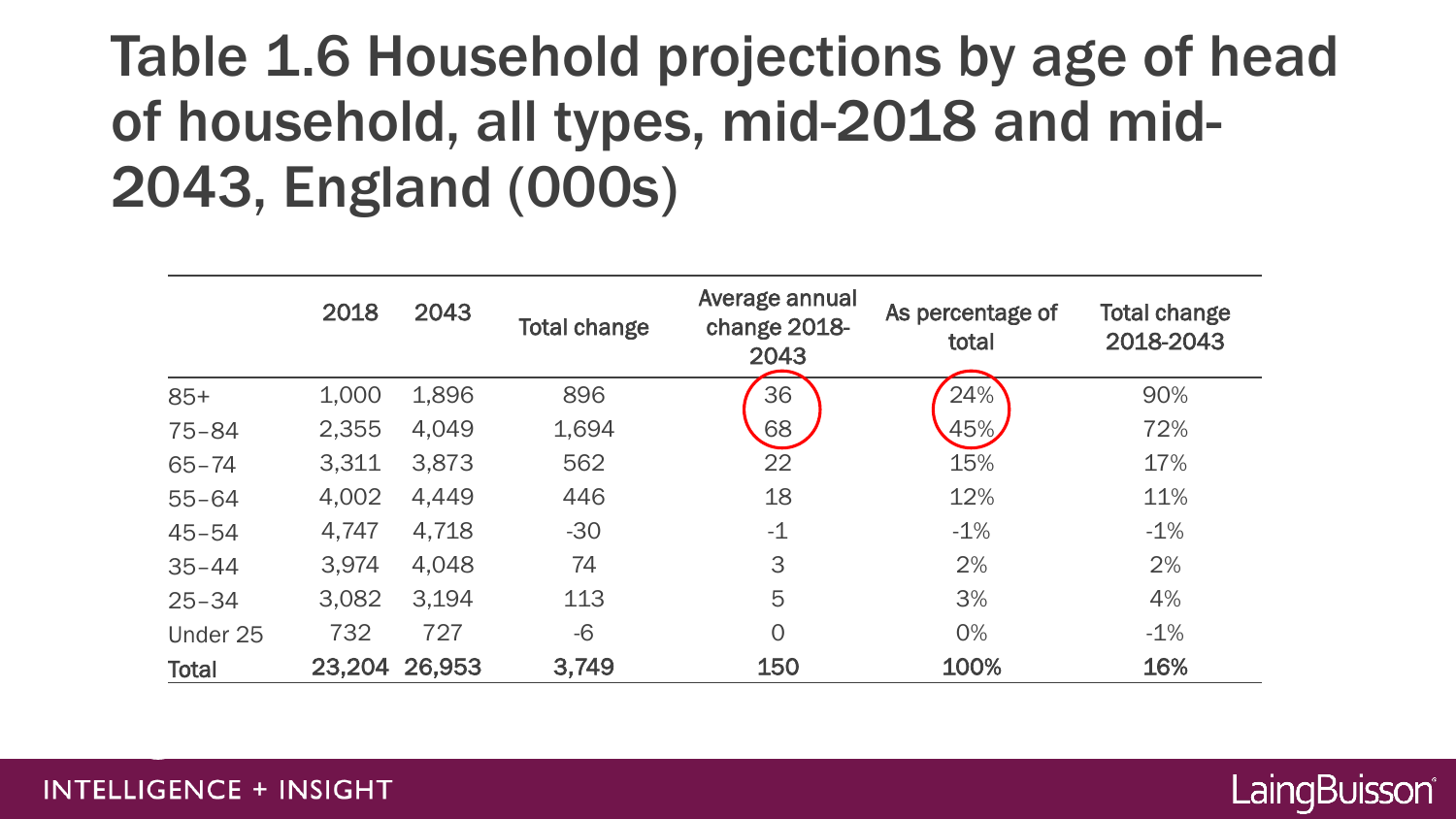### Figure 3.1 Average yearly gross income of all pensioner households



LaingBuisson®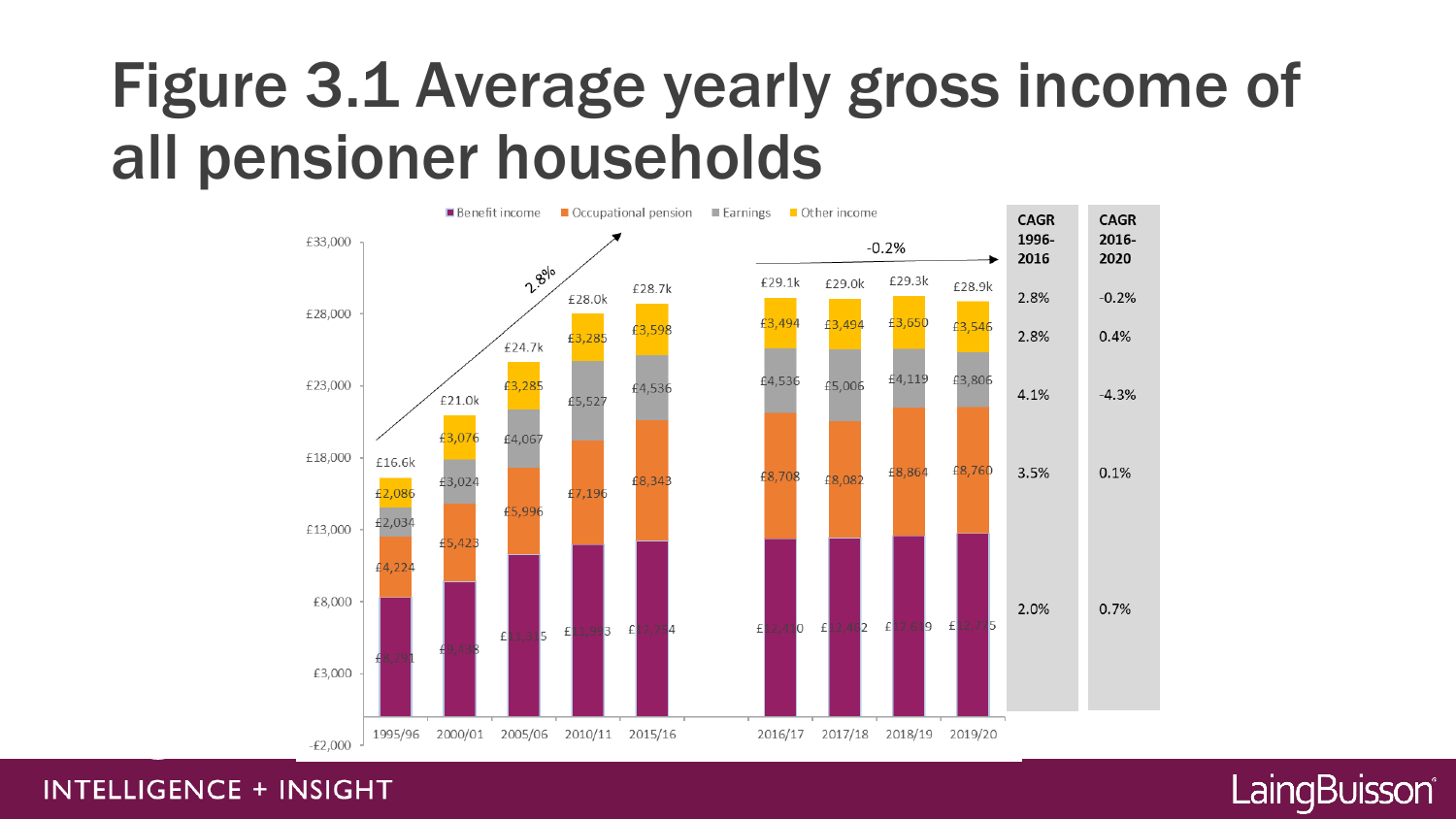### 90% 80% 10%



### Figure 1.46 Household net property wealth for people aged 65+, Great Britain, 2018-20

**INTELLIGENCE + INSIGHT** 

100%

### LaingBuisson®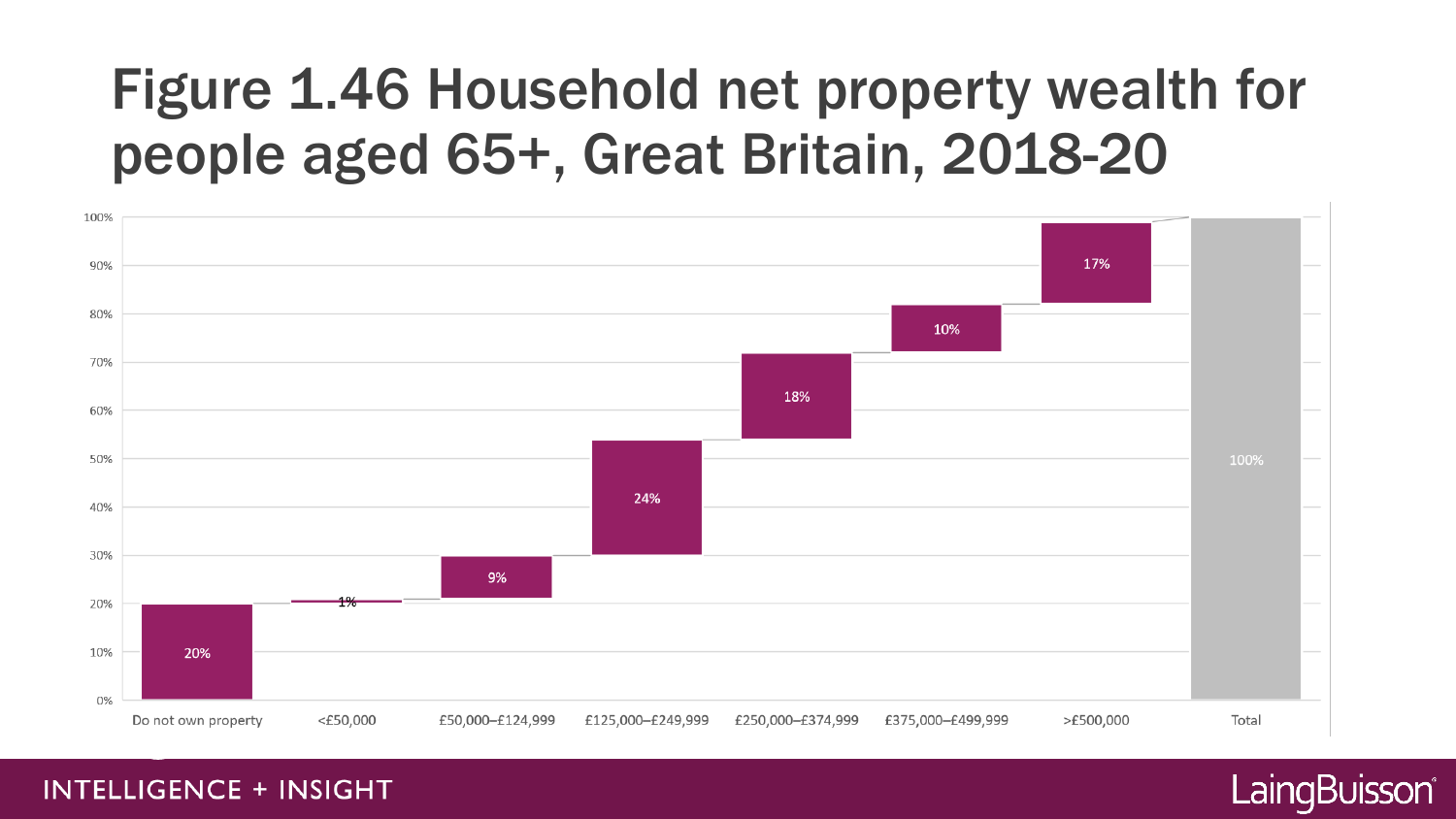## Figure 1.52 Self-reported reasons for moving



 $60-69$  270-79  $80+$ ■ 50-59

#### **INTELLIGENCE + INSIGHT**

### LaingBuisson®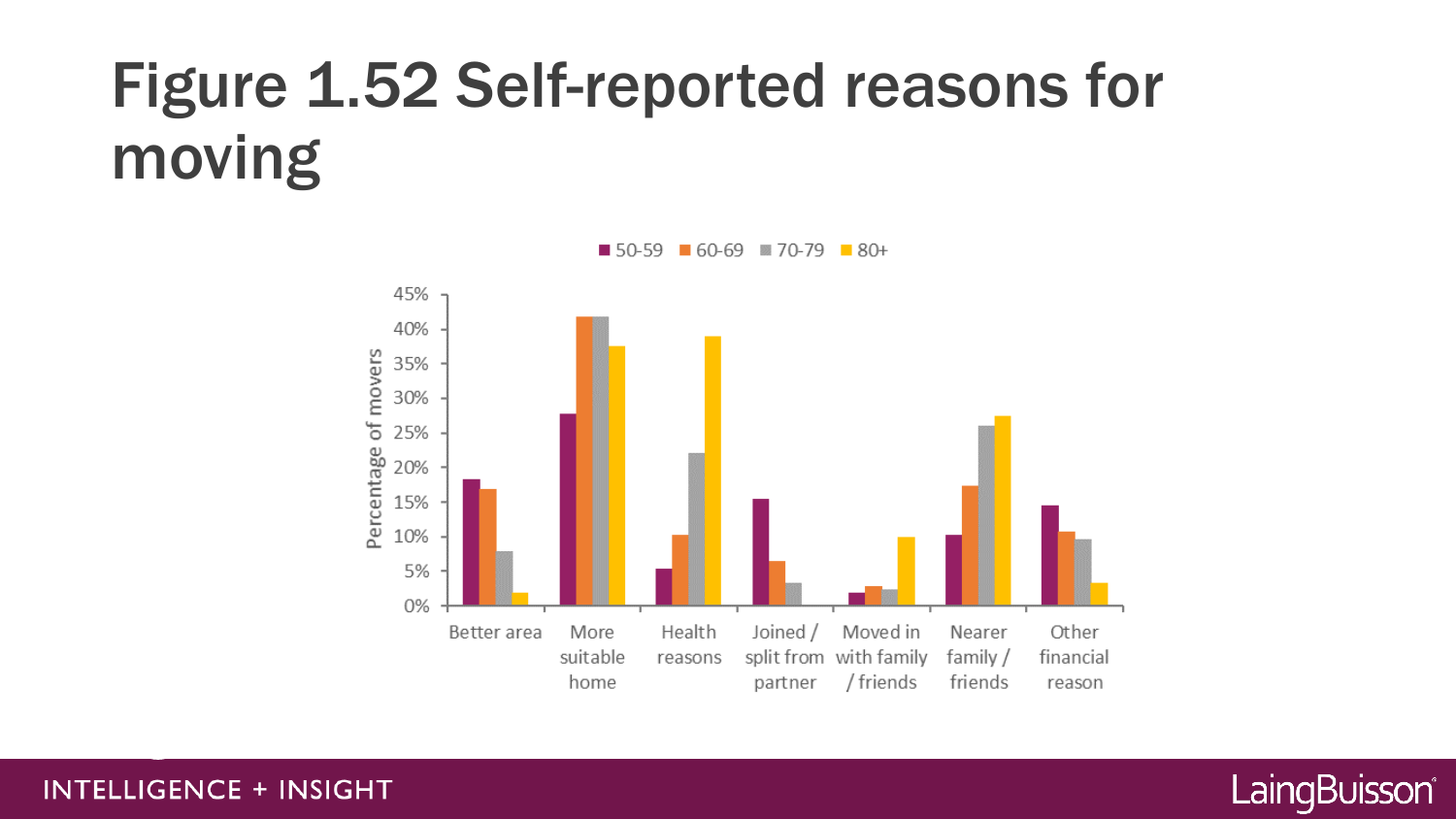## Diversity of offering & tenure

- Rise of rental
- Shared Ownership
- Multi tenure

• Ultimately its about customer choice but how to ensure transparency, consumer protection and ease of understanding

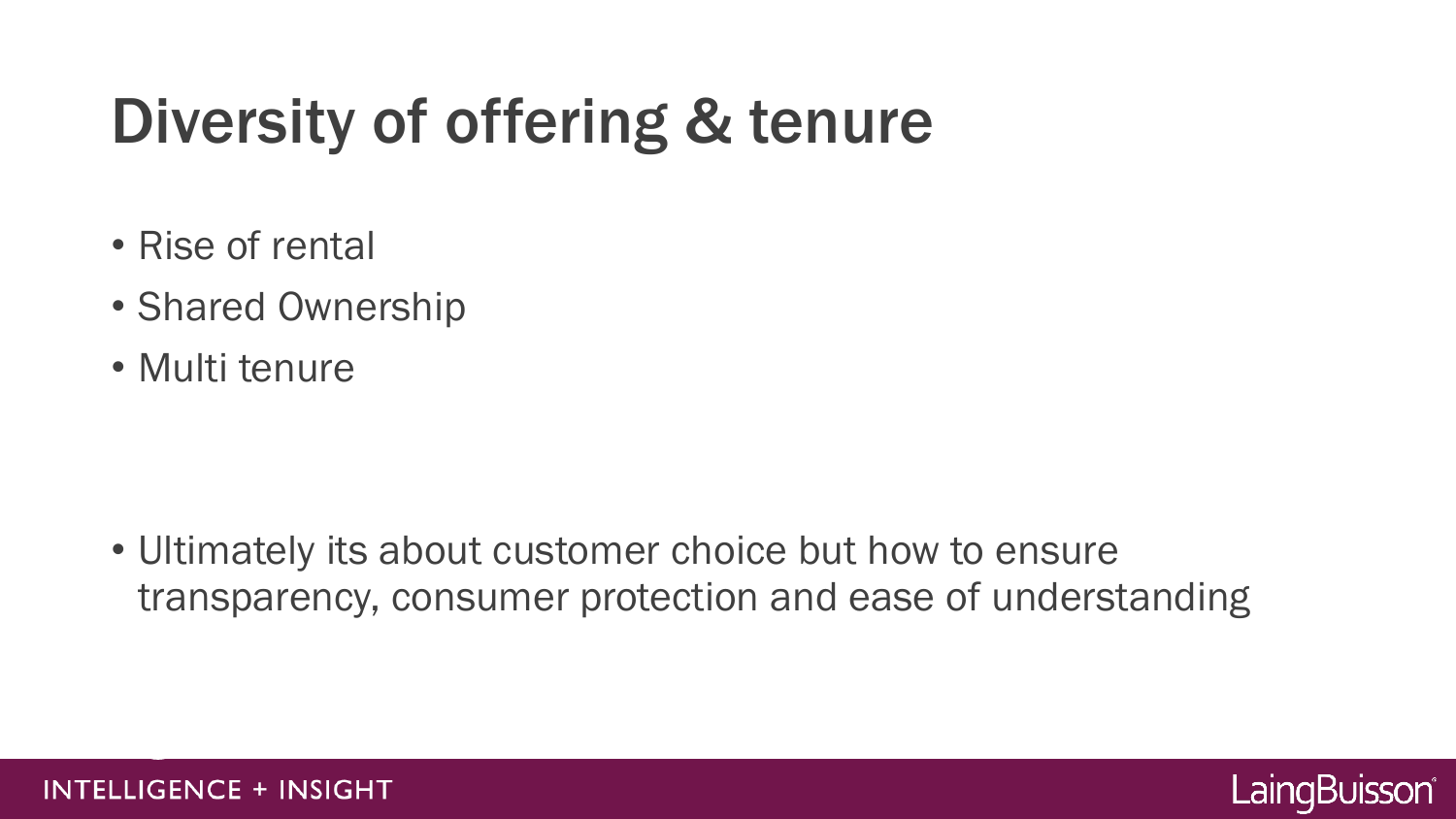### Figure 3.4 Deferred Management Fees, %, UK, 2020/21



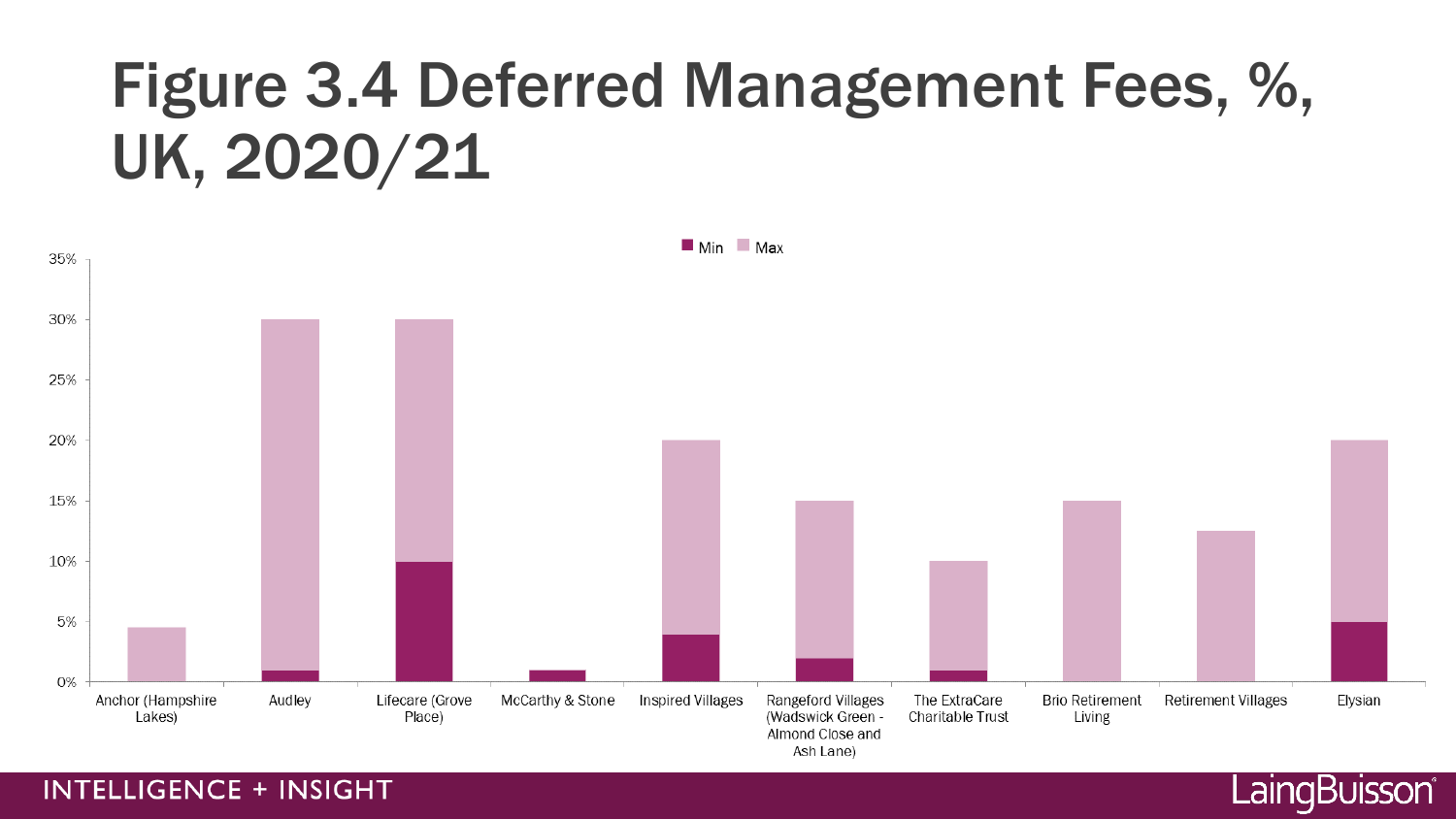## Figure 4.4 Top ten developers, apartments developed, UK total market, 2017-2021



LaingBuisson®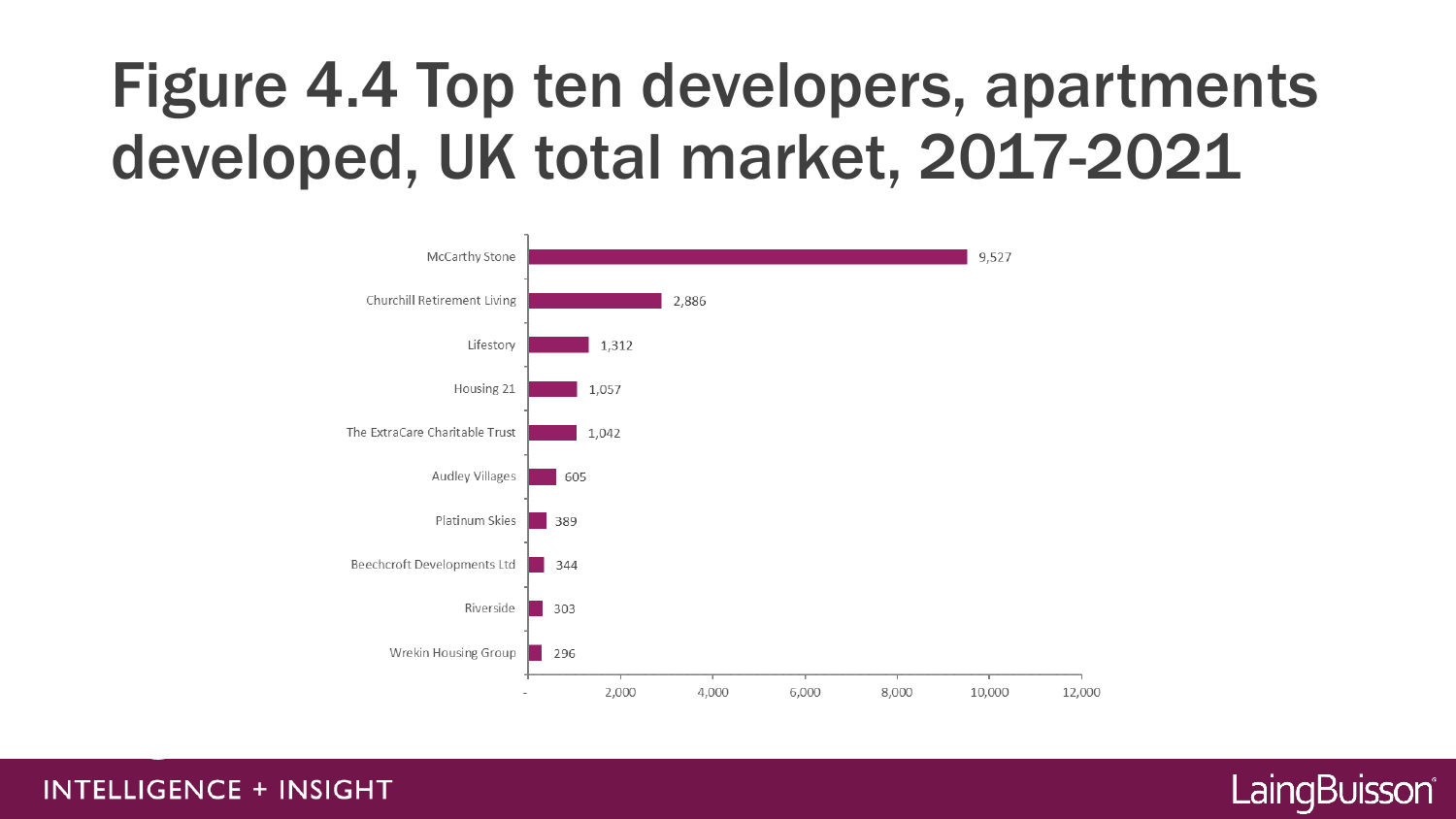### Table 6.2 Market penetration rates, %, UK, 2021

|                       | <b>Age-Exclusive Downsizer</b><br><b>Housing</b> | <b>Retirement Living Housing with Care</b> |      | <b>Total</b> |  |  |  |  |
|-----------------------|--------------------------------------------------|--------------------------------------------|------|--------------|--|--|--|--|
| Population aged 65+   |                                                  |                                            |      |              |  |  |  |  |
| <b>Social Housing</b> | 1.3%                                             | 4.1%                                       | 0.7% | 6.0%         |  |  |  |  |
| <b>Private Sales</b>  | 0.4%                                             | 1.6%                                       | 0.3% | 2.2%         |  |  |  |  |
| <b>Total</b>          | 1.7%                                             | 5.7%                                       | 1.0% | 8.2%         |  |  |  |  |
| Population aged 75+   |                                                  |                                            |      |              |  |  |  |  |
| <b>Social Housing</b> | 2.8%                                             | 8.9%                                       | 1.5% | 13.0%        |  |  |  |  |
| <b>Private Sales</b>  | 0.8%                                             | 3.4%                                       | 0.6% | 4.8%         |  |  |  |  |
| <b>Total</b>          | 3.6%                                             | 12.3%                                      | 2.1% | 17.8%        |  |  |  |  |

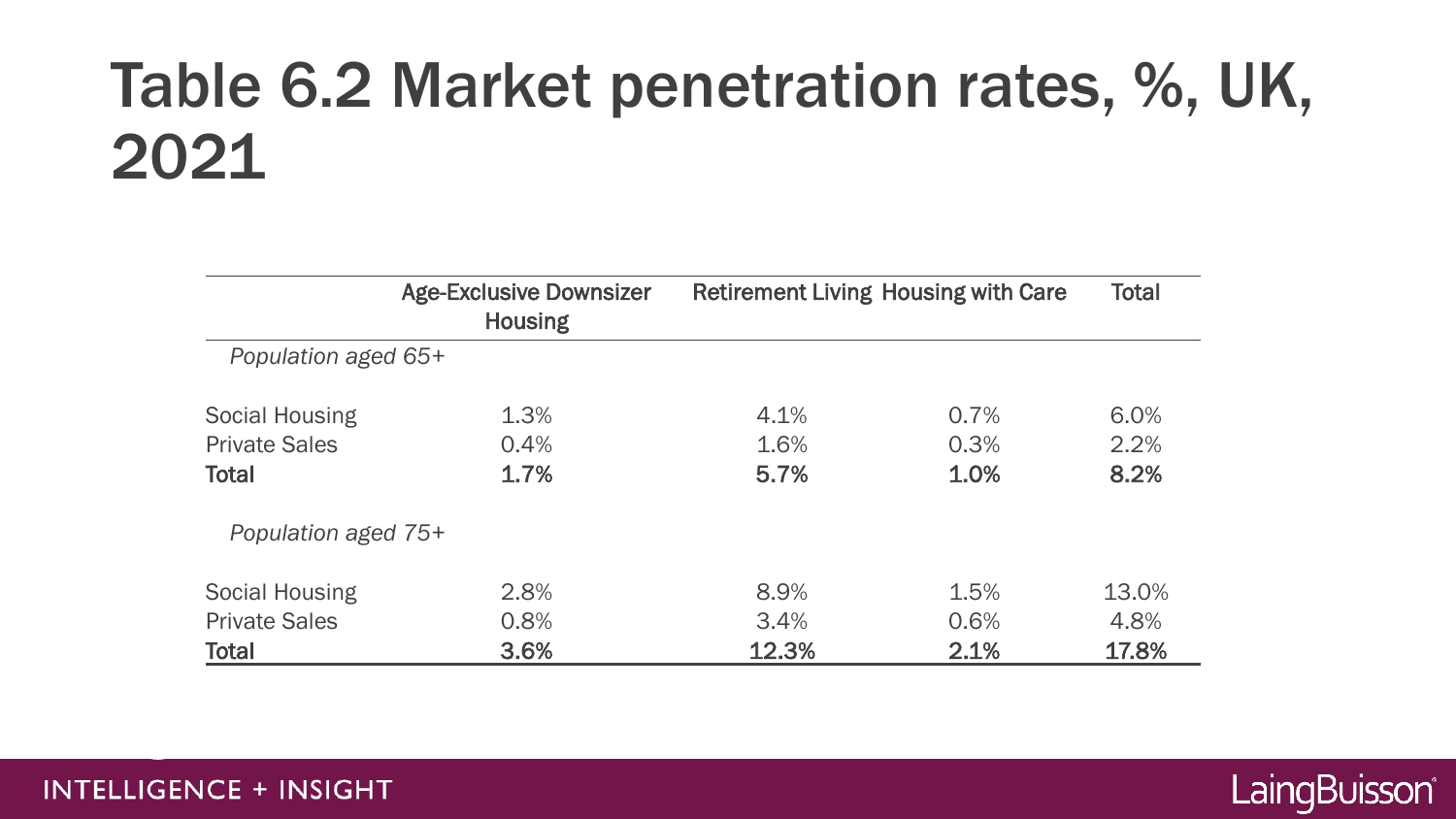## Figure 6.1 Addressable market, all types of retirement housing, UK, 2020/21



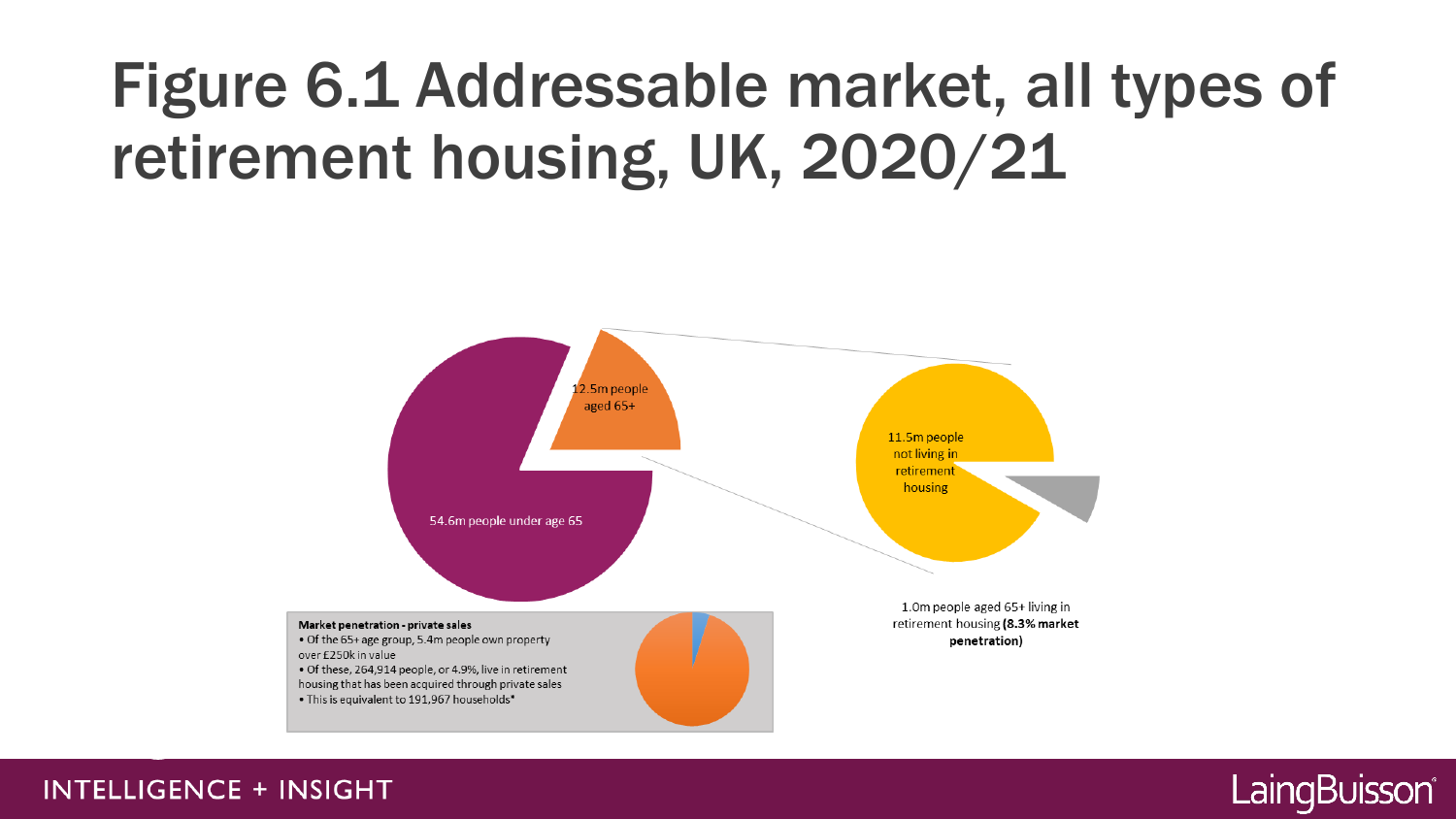## Figure 6.2 Addressable market, Housing with Care only, UK, 2020/21



#### **INTELLIGENCE + INSIGHT**

### LaingBuisson®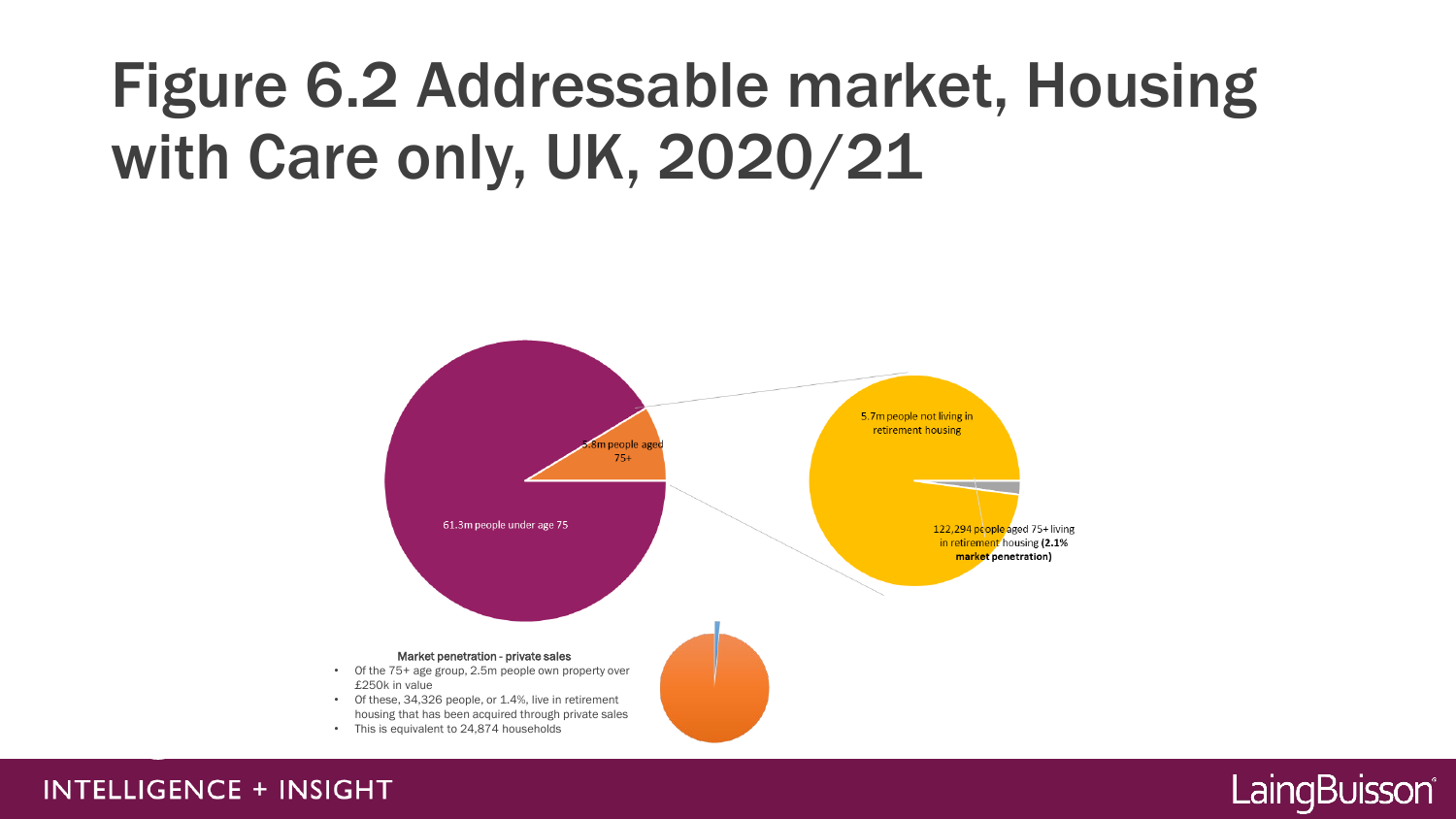## Government increasingly positive tailwinds

- Care White Paper & care cost reform clarity
- Homes England funding
- Task Force
- Still risk of unintended consequences e.g. ground rent & cladding

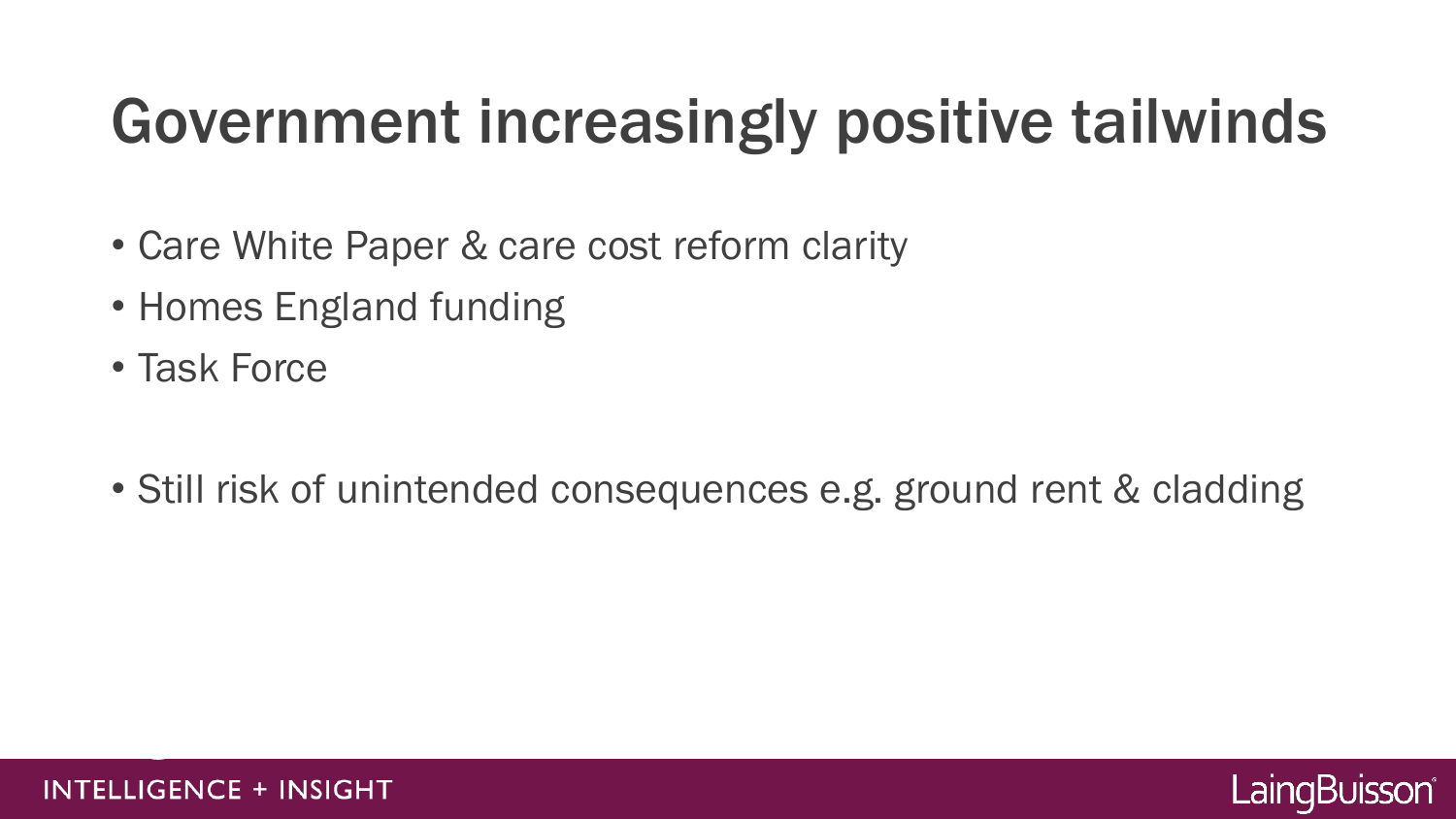### Figure 1.12 Occupants of housing with care units and occupied beds in residential settings for older people and dementia, UK 1990 - 2021



LaingBuisson®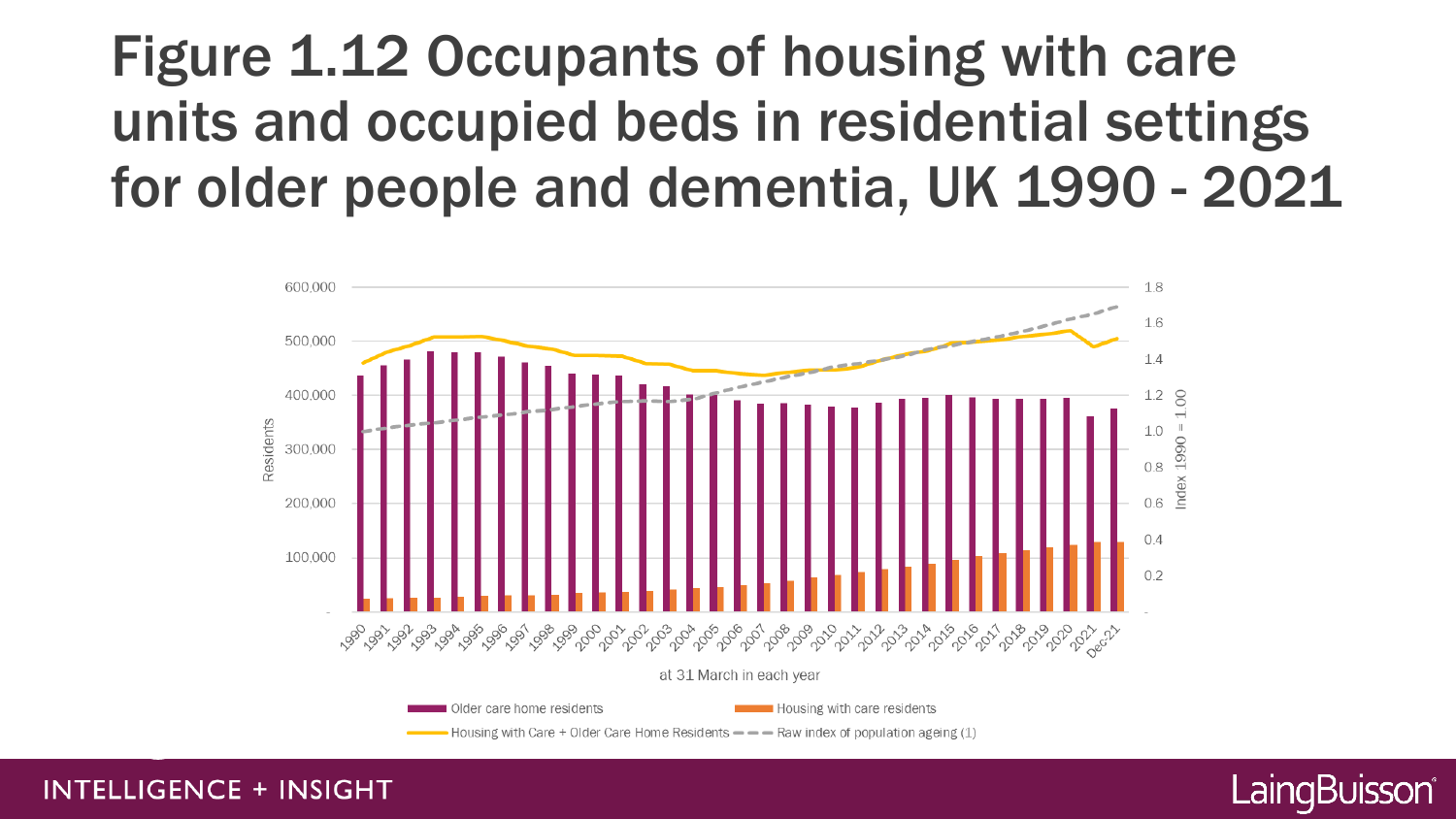### Figure 6.10 Number of 75+ households in Housing with Care properties, UK, 2021-2031